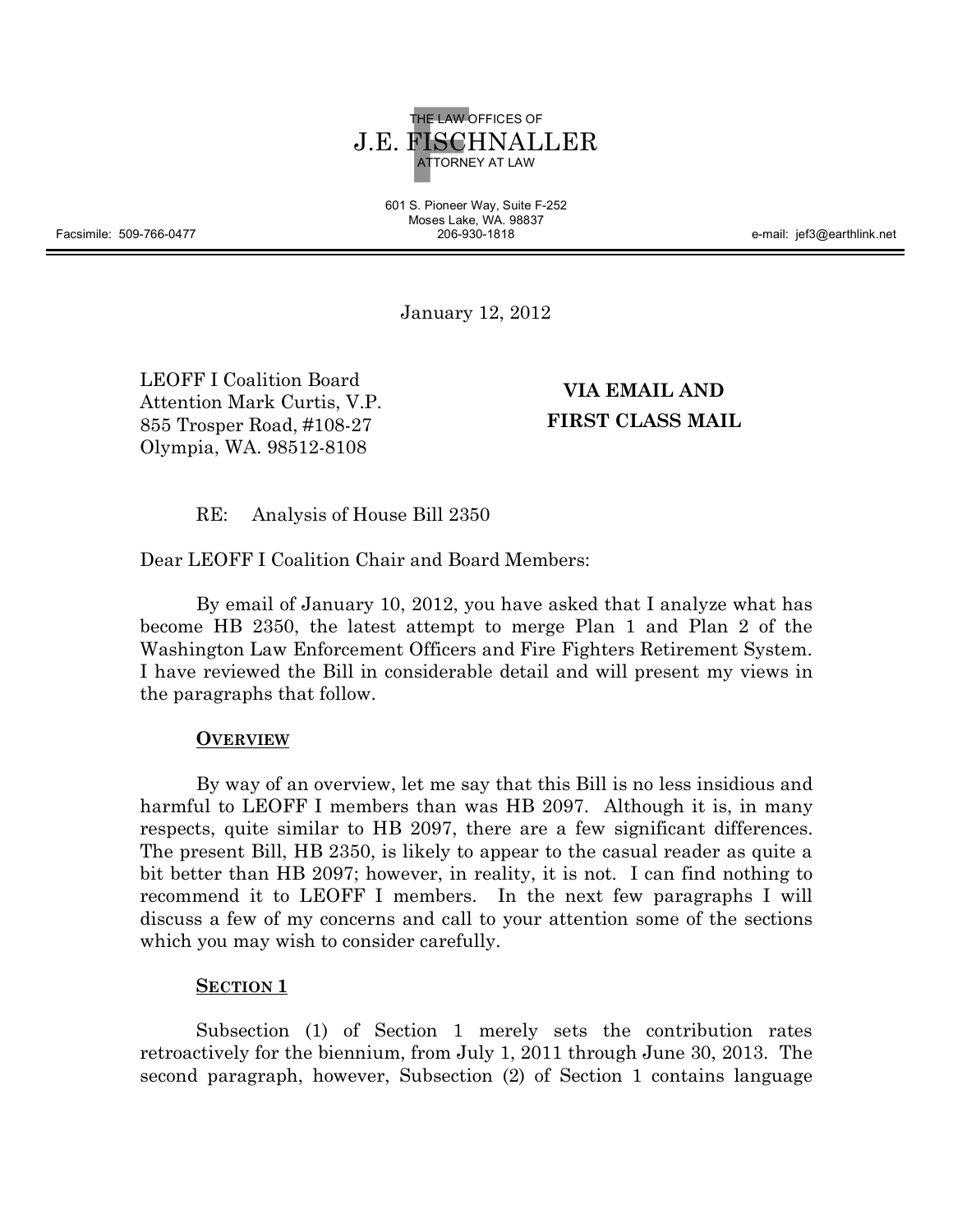that suggests that the contribution rates can be raised to reflect the cost of "additional benefits." More about this in later paragraphs.

#### **SECTION 3**

Very little needs to be said about Section 3 of the Bill. A point of clarification should be mentioned, however. In Subsection (1)(a) of Section 3 the term "member" should be changed to read either "active member" or "employee" to avoid any confusion. Pensions received by LEOFF I members have been held by our courts to constitute "deferred compensation." The change that I have suggested would make it clear that no money is to be withheld from the pensions of retired members, and that contributions are to be deducted only from the compensation of *active* members.

#### **SECTION 5**

As you know, LEOFF I members receive medical benefits from two sources under the Act. The first is RCW 41.26.030(19) which enumerates a laundry list of healthcare services which are mandatory in nature, and are clearly contractual, and therefore, come under the protection of *Bakenhus v. City of Seattle*, 48 Wn.2d 695, 296 P.2d 536 (Wash. 1956). The second source of healthcare benefits enjoyed by LEOFF I members is the designation of additional medical services by local Disability Boards. These additional medical services may be regulated and controlled by the Disability Board having jurisdiction over the member. One responsibility of each Disability Board is to oversee the provision of all healthcare services received by LEOFF I members, whether received under RCW 41.26.030(19) or under RCW 41.26.150(1)(b), and to approve the payment for such healthcare services.

At first glance, this new section would appear to preserve the present system of providing healthcare benefits to LEOFF I members, but on a closer reading, one realizes that there is no provision in this section, or in any other section of the Bill for that matter, which would preserve local Disability Boards to administer these healthcare benefits. Since the first sentence of this section makes it clear that Plan 1 is being merged *into* Plan 2, and because of other language in the Bill, it would appear that the administration of all benefits, including the healthcare benefits for LEOFF I members are to be handled by the LEOFF II Board. In the event that this Bill goes much further toward becoming a law, you should have me research the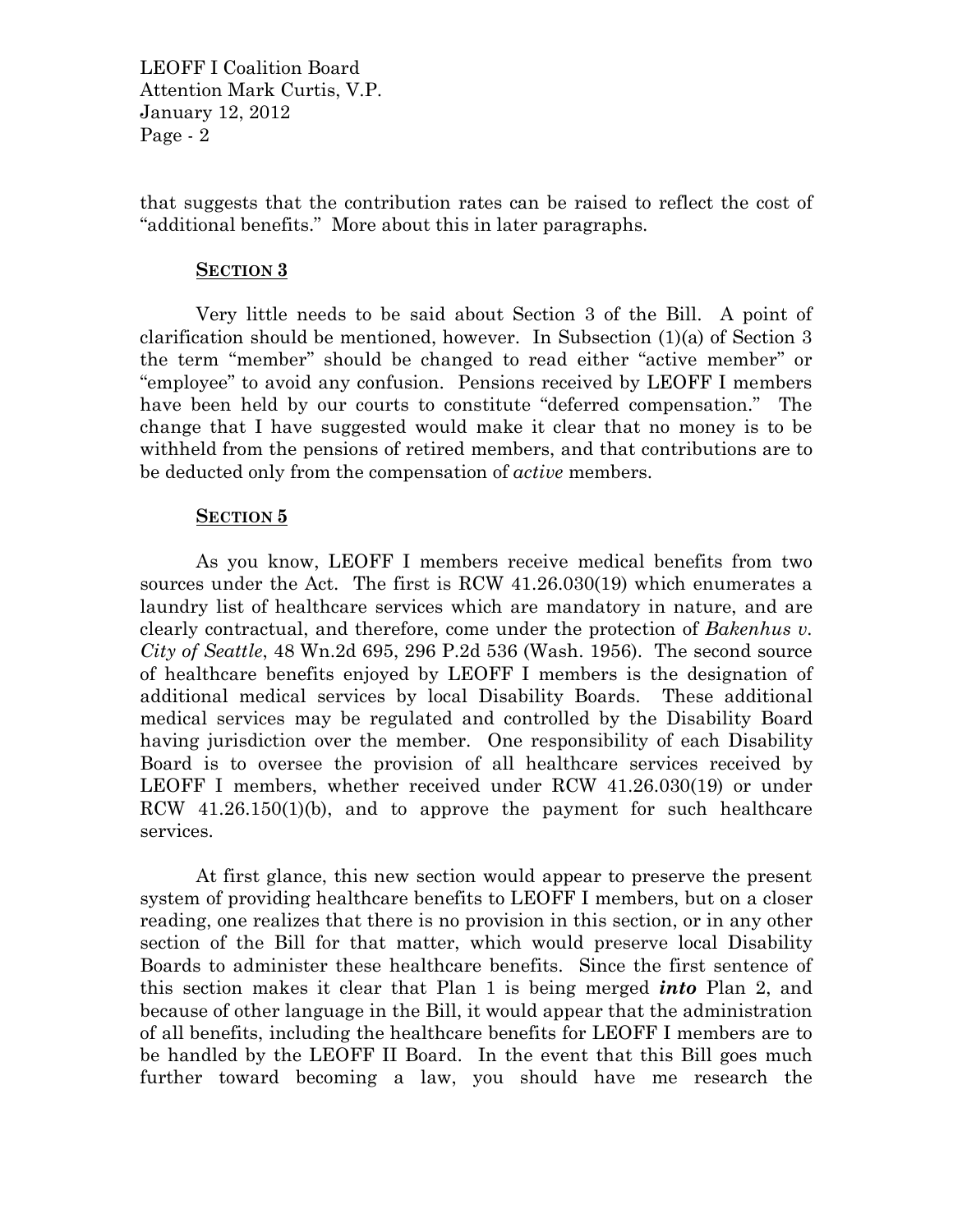constitutional aspects of the Bill, and whether this provision would violate *Bakenhus v. City of Seattle*, 48 Wn.2d 695, 296 P.2d 536 (Wash. 1956).

Local Disability Boards would appear to have no further purpose under this Bill. Certainly there would be no way for a Disability Board to designate additional healthcare benefits for LEOFF I members. Judging from the composition of the Board of Trustees as set forth in Section 7 of the Bill, I think that the likelihood of a subsequent grant of additional healthcare benefits is highly unlikely. The other question is exactly how the Board of trustees is expected to manage the administration of healthcare benefits for LEOFF I members that are presently administered by scores of local Disability Boards, especially when the additional medical services these Boards grant the members under their jurisdiction are so very different for each Board and group of members. This provision has the makings of a complete disaster.

## **SECTION 6**

Section 6 is a definitional section. Definitions contained in a Bill or a Statute are extremely important, and must be read very carefully. You will note that, while the previous section seems to say that LEOFF I members retail all benefits, including healthcare benefits, that they enjoyed before the merger, the present section contradicts that notion and confuses the issue.

Subsection (8) of Section 6 creates a category of benefits called "minimum benefits" which it defines as "those benefits provided for in chapter 41.26 RCW as of July 1, 2003." Subsection (11) of Section 6 creates a second category of benefits which it calls "increased benefits" which the section defines as "a benefit in addition to the minimum benefits." From these two subsections it would appear, with regard to healthcare benefits, that a distinction must be drawn between those medical benefits granted by a particular Disability Board on of before July 1, 2003 and those granted by each Disability Board subsequent to that date. The former will be "minimum benefits," while the latter will constitute "increased benefits." This is an important distinction as we will see as we read further into this Bill.

Before leaving Section 6, we should also look at Subsection 13 of Section 6 which is more than just a little confusing. That subsection reads, in part, as follows: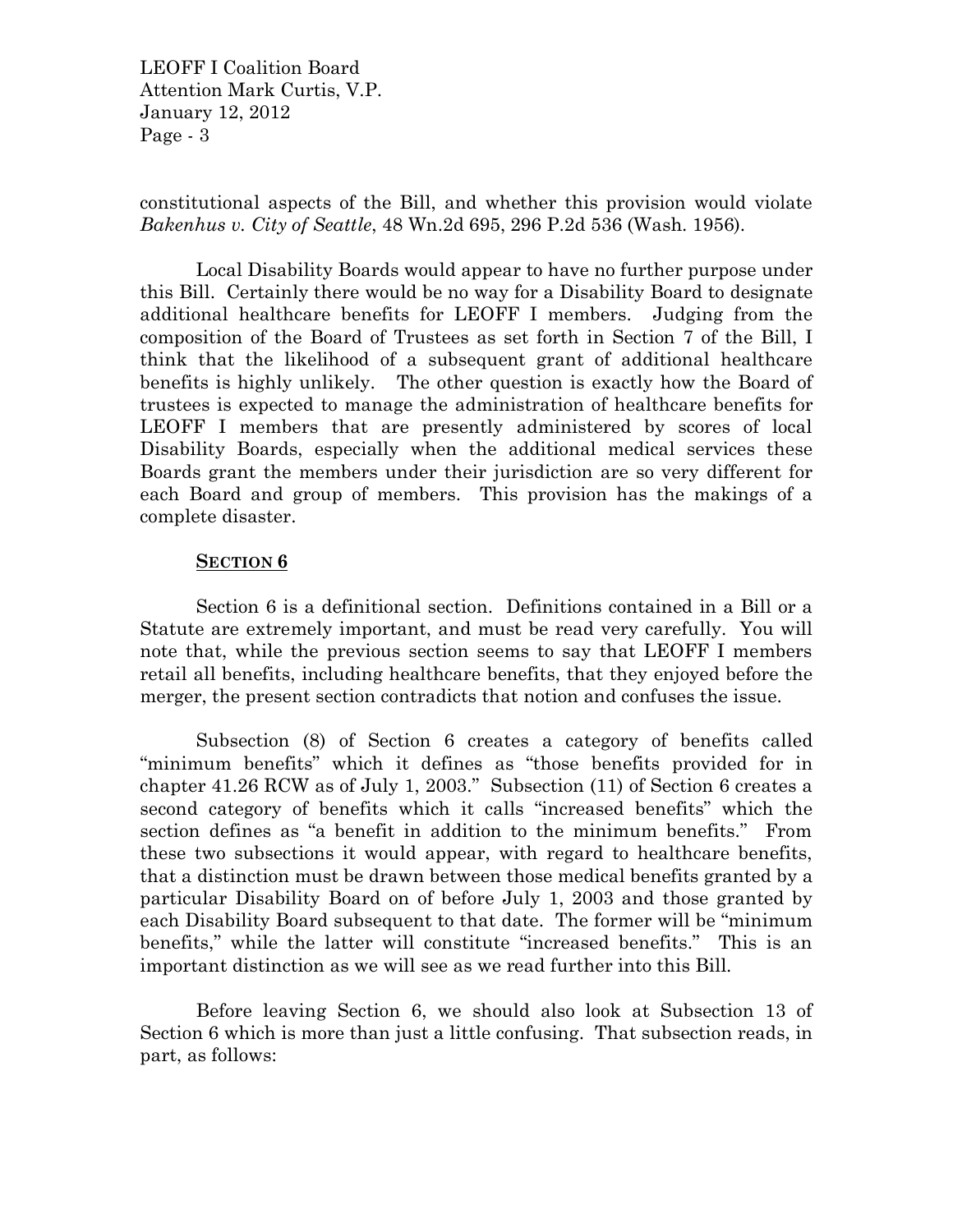(13) "Benefits" means the age or service or combination thereof required for retirement, the level of service and disability retirement benefits, survivorship benefits, payment options including a deferred retirement option plan, average final compensation, *postretirement cost-of-living adjustments, including health care and the elements of compensation.* (Emphasis provided)

I have no idea what the word "including" means in this context. It appears to be trying to include healthcare benefits and "elements of compensation" as a part of cost of living adjustments. If the word "including" were struck fron the section it would work better.

# **SECTION 7**

The interesting thing about Section 7 is that the police and fire fighter members of the Board of Trustees can all be Plan 2 members. Certainly the Bill would allow the appointment of one or more Plan 1 members to the Board of Trustees, but there is no requirement that even a single Plan 1 member be on the Board of Trustees. Given the vast differences between Plan 1 and Plan 2 members with regard to the nature and level of benefits enjoyed by each group; and given the increased level of disharmony that exists between them, especially after last years introduction of HB 2097; it seems unlikely that LEOFF I members will get a fair shake from the Board of Trustees. Even if the Board of Trustees does its best to treat active and retired Plan 1 members fairly, the confusion and problems discussed in the preceding section of this letter will make it all bet impossible. Local Disability Boards MUST be kept in place to administer the benefits that they presently administer for LEOFF I members.

To the extent that local Disability Boards are being eliminated by this Bill, and in the event that this Bill goes much further toward becoming a law, you should have me research the constitutional aspects of the Bill, and whether or not this elimination of Disability Boards violates the rule of *Bakenhus v. City of Seattle*, 48 Wn.2d 695, 296 P.2d 536 (Wash. 1956).

## **SECTION 9**

This section sets out a number of powers and duties of the Board of Trustees. Subsection (1)(b)(i) provides a very complex way in which the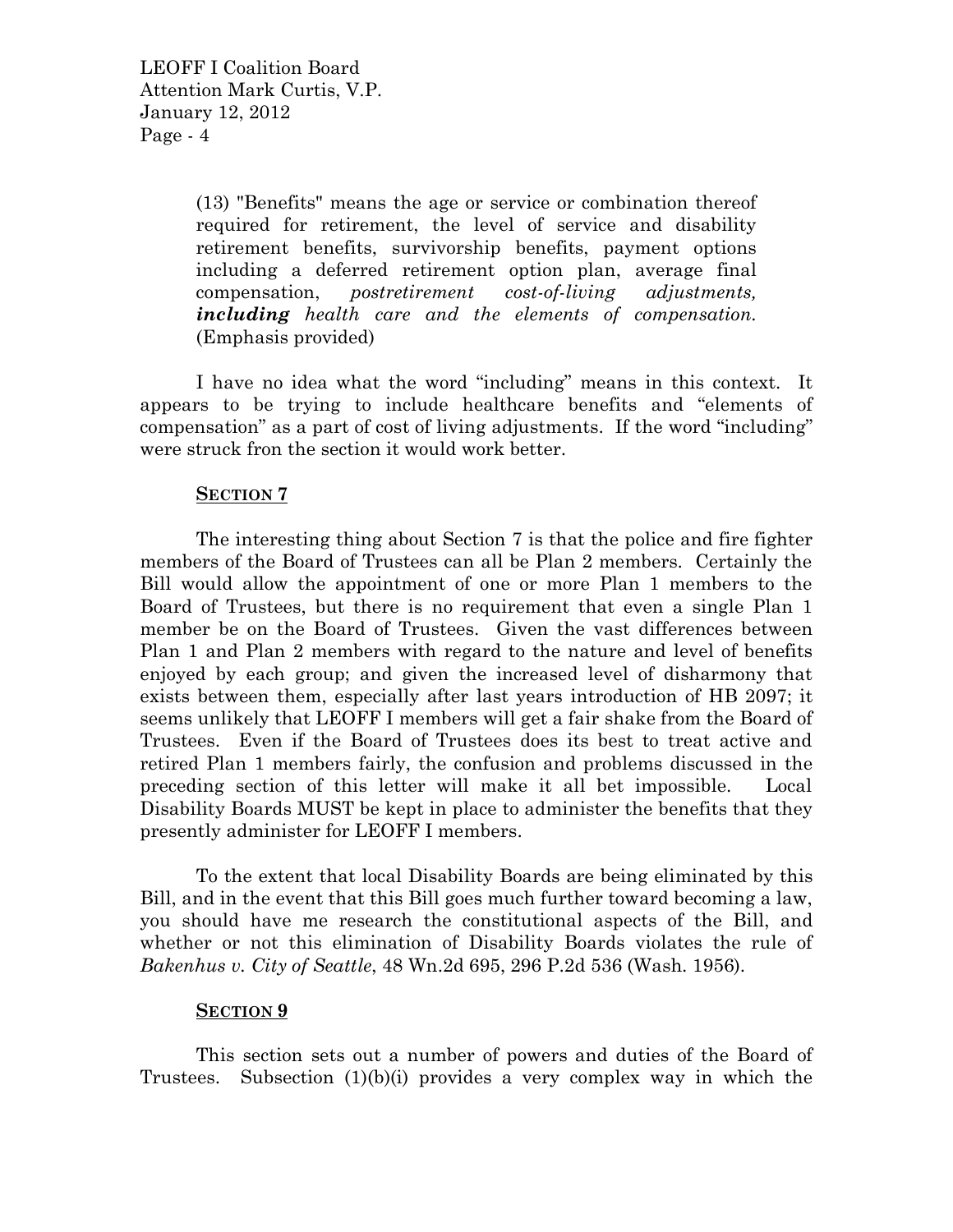Board of Trustees may, should it choose to, provide increased benefits. It specifically provides as follows:

(b)(i) Provide for the design and implementation of increased benefits for members and beneficiaries of the plan, *subject to the contribution limitations under RCW 41.26.725*. An increased benefit may not be approved by the board until an actuarial cost of the benefit has been determined by the actuary and contribution rates adjusted as may be required to maintain the plan on a sound actuarial basis. *Increased benefits as approved by the board shall be presented to the legislature* on January 1st of each year. The increased benefits as approved by the board shall become effective within ninety days unless a bill is enacted in the next ensuing session of the legislature, by majority vote of each house of the legislature, repealing the action of the board;

Given the complexity of this, I wonder if any "increased benefits" will ever make it to the members who need them. At present, as you know the matter of increasing provided healthcare services for members is within the discretion of the various local Disability Boards, and is accomplished quite simply by a vote of the Board. I would be very surprised to ever see any increase in discretionary healthcare benefits for those who are presently Plan 1 members, especially since the merging of the two plans would, for all practical purposes, require any such increased benefits to apply not only to the relatively few remaining Plan 1 members, but to all LEOFF members, Plan 1 and Plan 2, alike.

Subsection (b)(ii) of Section 9 is poorly written and too confusing to understand just what it is trying to accomplish, or to predict just what problems it will cause or solve.

Subsection (d) of Section 9 empowers the Board of Trustees to "consult with the department for the purposes of improving benefit administration and member services. It would seem that local Disability Boards are out of the picture, as they seem to have no more responsibility under this Bill. Once again, this is an area which will require some additional research if it appears that this Bill is moving ahead with any momentum.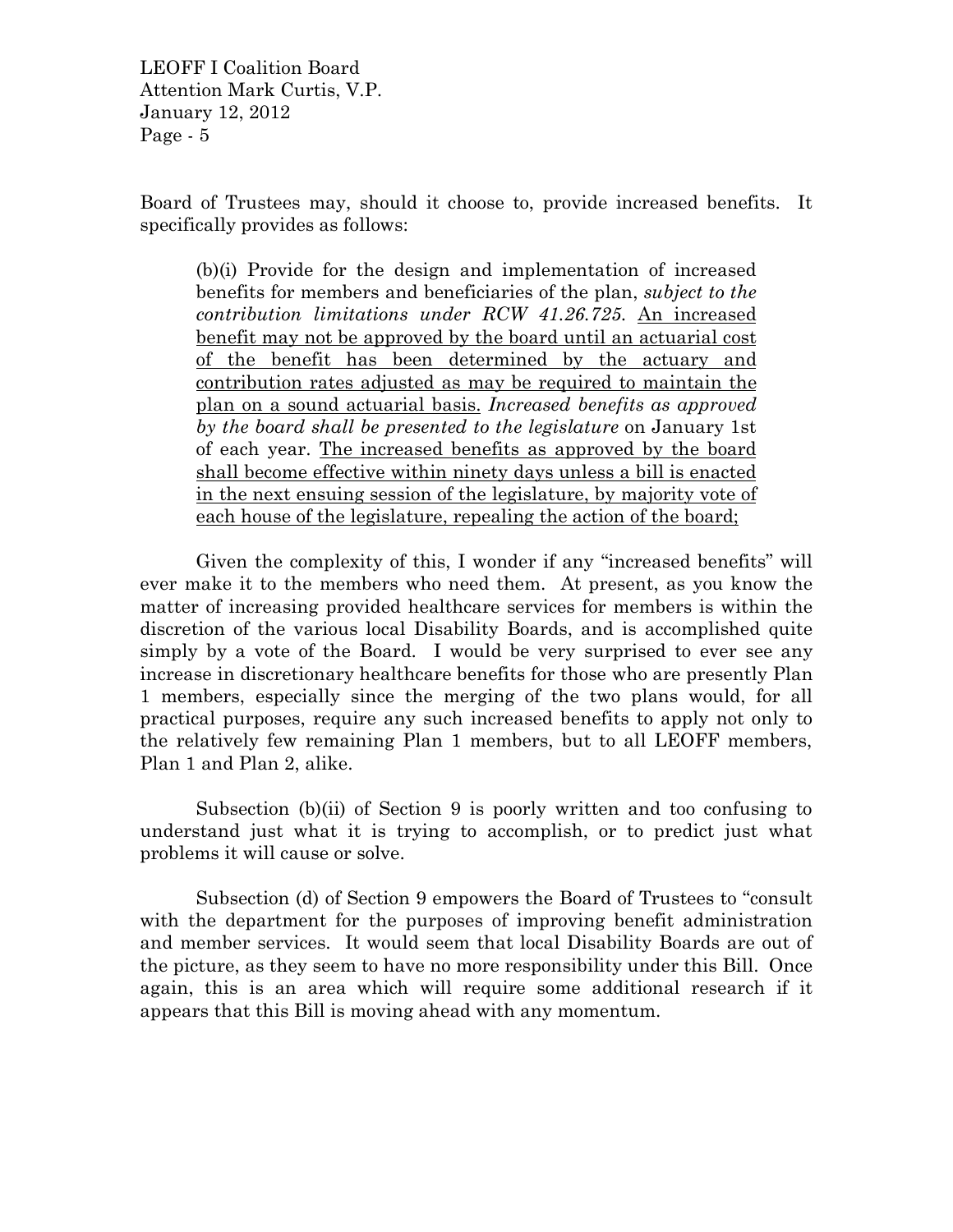## **SECTION 10**

Section 10 of the Bill deserves some careful scrutiny. It is fraught with potential problems. Subsection (1) of Section 10 reads as follows:

(1) The board of trustees shall establish contributions as set forth in this section. The cost of the ((minimum benefits as defined in this plan)) combined plan 1 and plan 2 benefits shall be funded on the following ratio:

Employee contributions 50% Employer contributions 30% State contributions 20%

My question with regard to this subsection is be whether its intent is to require LEOFF I members to pay 50% of the cost of their healthcare benefits. I doubt that this is the intent, but the Subsection is certainly not clear at all. It should be clarified with specific language so as to avoid any question in this regard.

Subsection (2) of Section 10 of the Bill reads, in part, as follows:

(2) The minimum benefits shall constitute a contractual obligation of the state and the contributing employers and may not be reduced below the levels in effect on July 1, 2003. (Emphasis added).

While safeguarding the contractual nature of the "minimum benefits (those in effect on or before July 1, 2003) the subsection would seem to be suggesting that the additional benefits acquired after that date are not contractual in nature and may be reduced or eliminated all together. The question, of course, is what does this mean for those additional medical and healthcare services designated by our local Disability Boards as available to LEOFF I members after July 1, 2003. In most cases, this will include dental benefits and other healthcare procedures not approved by Disability Boards as of July 1, 2003.

Subsection (3) of Section 10 of the Bill is also somewhat unclear, and appears to present some problems. It reads, in part, as follows: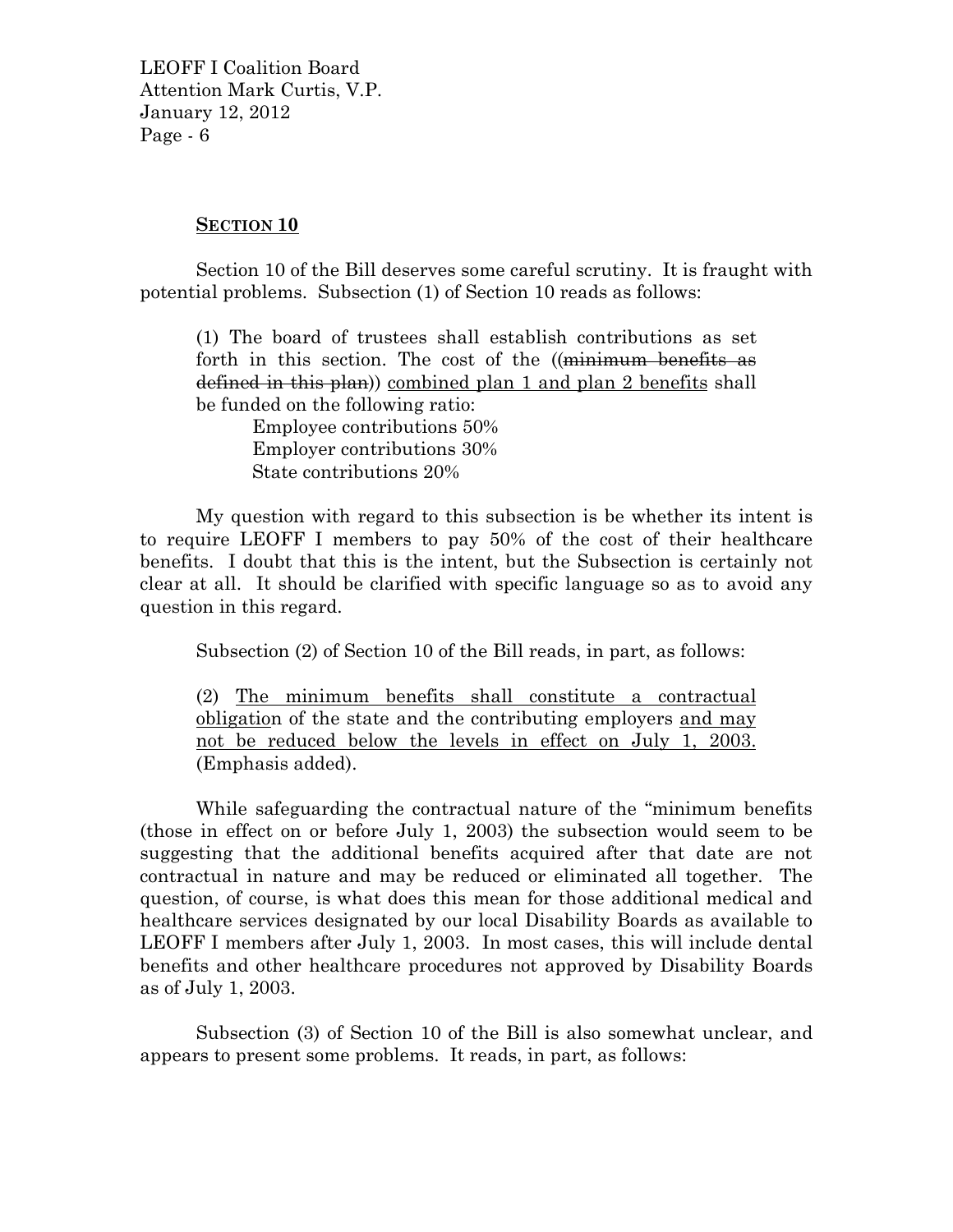> (3) Increased benefits created as provided for in RCW 41.26.720 are granted on a basis not to exceed the contributions provided for in this section. **In addition to** the contributions necessary to maintain the minimum benefits, for any increased benefits provided for by the board, the employee contribution shall not exceed fifty percent of the actuarial cost of the benefit. In no instance shall the employee cost exceed ten percent of covered payroll without the consent of a majority of the affected employees. Employer contributions shall not exceed thirty percent of the cost, but in no instance shall the employer contribution exceed six percent of covered payroll. State contributions shall not exceed twenty percent of the cost, but in no instance shall the state contribution exceed four percent of covered payroll. Employer contributions may not be increased above the maximum under this section without the consent of the governing body of the employer. State contributions may not be increased above the maximum provided for in this section without the consent of the legislature. In the event that the cost of maintaining the increased benefits on a sound actuarial basis exceeds the aggregate contributions provided for in this section, the board shall submit to the affected members of the plan the option of paying the increased costs or of having the increased benefits reduced to a level sufficient to be maintained by the aggregate contributions. The reduction of benefits in accordance with this section shall not be deemed a violation of the contractual rights of the members, provided that no reduction may result in benefits being lower than the level of the minimum benefits.

This subsection may be read as requiring members to pay 50% of the cost of any "increased benefits." Given the fact that an "increased benefit" is defined as "a benefit in addition to the minimum benefits," and the term "minimum benefits" is defined as "those benefits provided for in chapter 41.26 RCW as of July 1, 2003;" LEOFF I members could be required to pay 50% of the cost of all healthcare benefits granted them by their local Disability Board after July 1, 2003. I do not believe that such is the intention of this section of the Bill; however, it is a possible, and even likely reading of this section of the bill.

Also of note is the provision in this subsection that provides that anytime that the cost of maintaining increased benefits exceeds the existing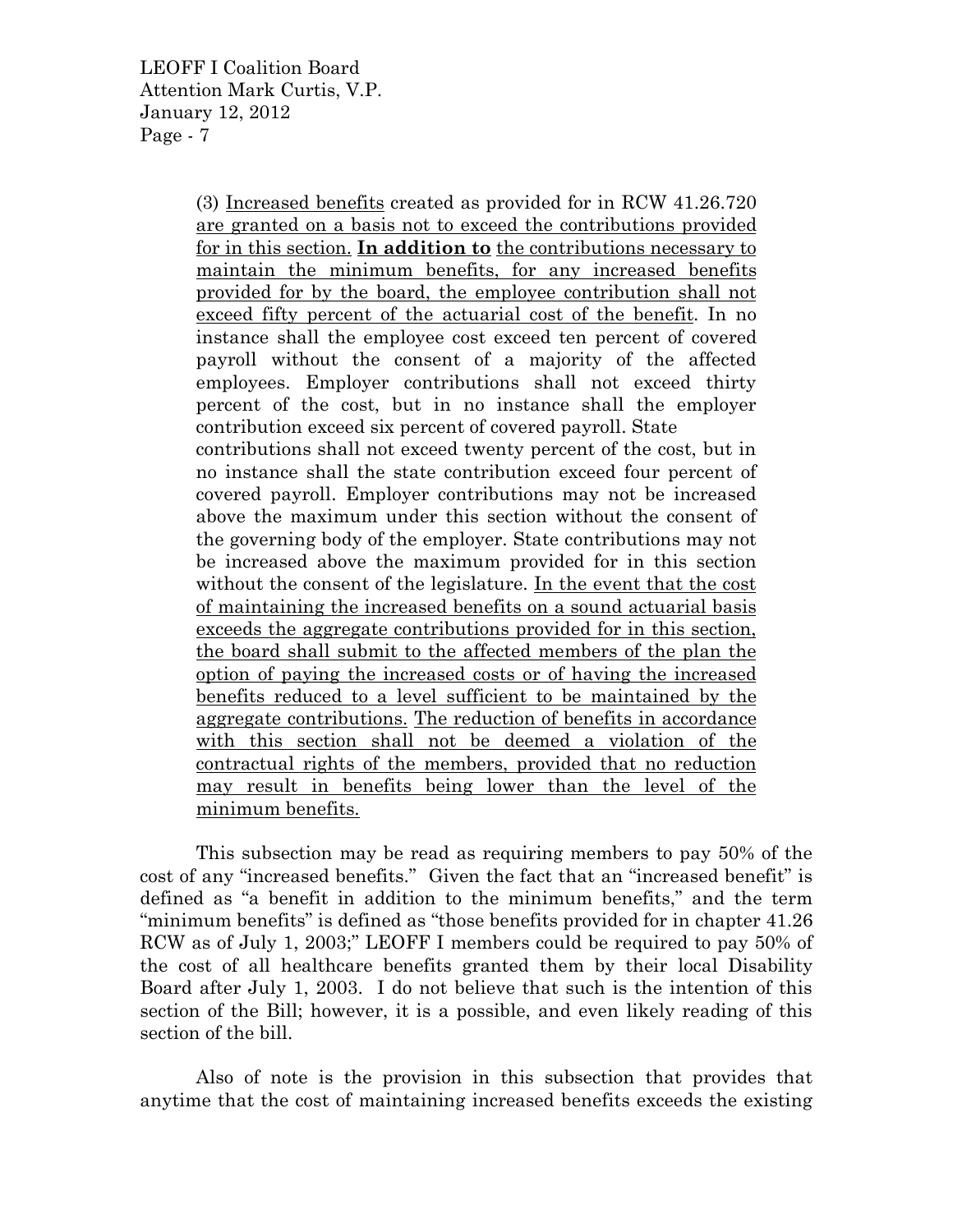contribution levels, the Board of Trustees must submit to the members the option of paying for the benefits or having them reduced. The subsection also specifically provides that any such reduction in benefits is not to be construed as a violation of the contractual rights of members.

## **SECTION 18**

subsection (2) of Section 18 of the bill requires the Department of Retirement Systems to: "establish supplemental rates to pay for the cost of additional benefits, if any, granted to members of the law enforcement officers' and firefighters' retirement system." While the Department has that mandate now as to Plan 2 members, this section extends that requirement to include Plan 1 members. It should be noted that the term used in this section is "additional benefits," a term not previously defined. I suspect that it is an oversight, and that "increased benefits" is the intended term.

## **SECTION 19**

Subsections (1) and (2) of Section 19 would seem to divest the Public Safety Subcommittee and the Select Committee on Pension Policy of their oversight of the Law Enforcement Officers and Fire Fighters Retirement System, in favor of to Board of Trustees as constituted by this Bill.

## **SECTION 20**

Although not of overwhelming importance, Subsection (2) of Section 20 provides that all legal expenses and litigation costs incurred primarily in the protection of the fund or incurred in compliance with the statutes governing the fund are to be paid from the interest earnings of the fund – your money.

While I believe that the sections discussed above are the only ones that need to be discussed at this time, I do believe that it will be necessary to watch this Bill carefully for changes and for its progress toward becoming the law of the land.

In the event that this Bill moves along to the point that it is likely to become law, you should again retain me to research the various issues relating to the constitutionality of the various provisions that are problematic for LEOFF I members, so that we can stay ahead of the State on that issue. I do not see any need to spend the time and money for such research at this time, since we do not know how far this Bill will get. I will remain ready to